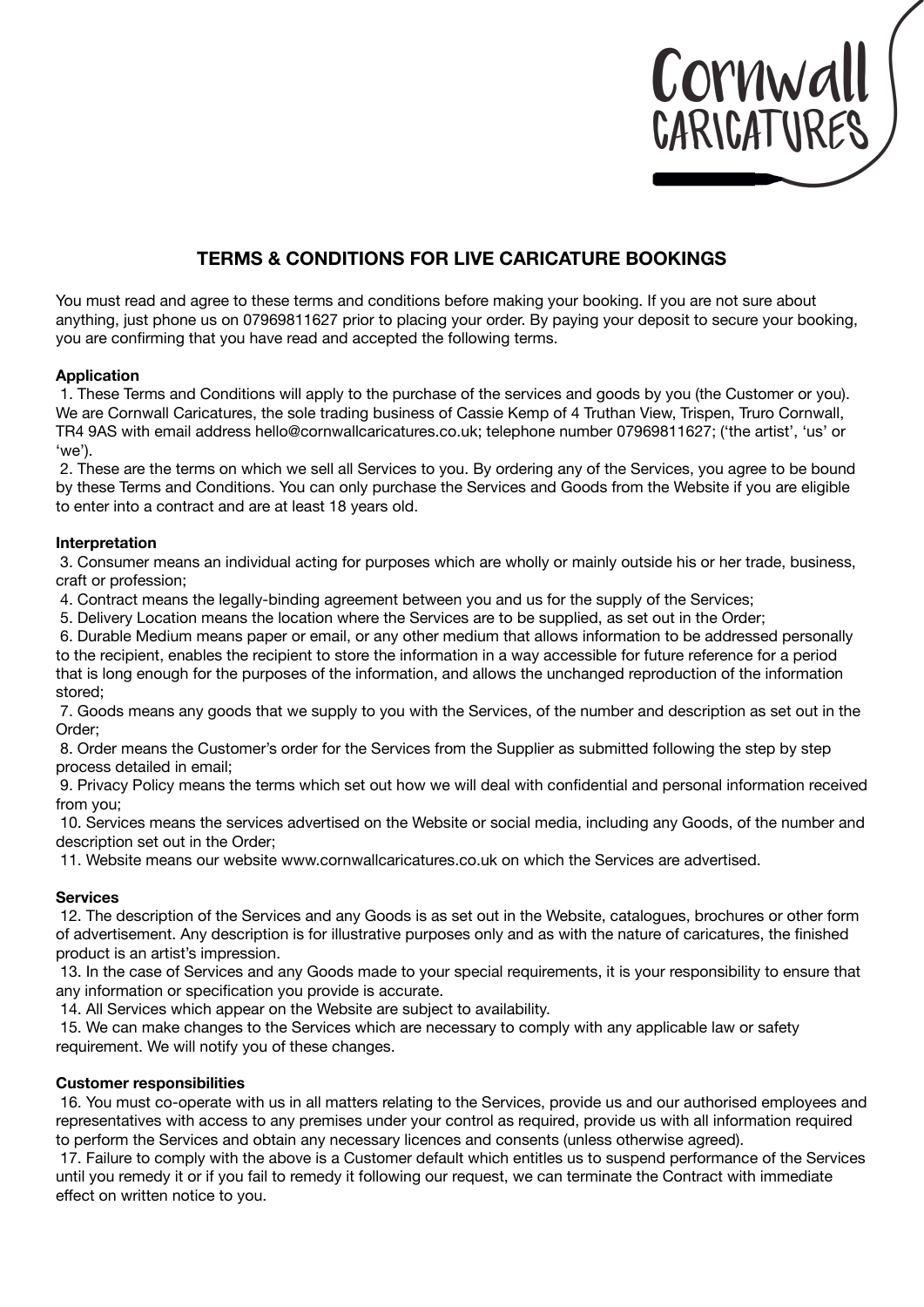## **Personal information**

18. We retain and use all information strictly under our Privacy Policy.

 19. We may contact you by using e-mail or other electronic communication methods and by pre-paid post and you expressly agree to this.

## **Basis of Sale**

 20. The description of the Services and any Goods in our website does not constitute a contractual offer to sell the Services or Goods. An order is accepted upon receiving a deposit payment.

 21. The Order process is set out in email correspondence. It is your responsibility to check that you have used the ordering process correctly.

 22. A Contract will be formed for the Services ordered only when you receive an email from us confirming the deposit payment. You must ensure that the Order Confirmation is complete and that the details on the invoice we send are accurate and inform us immediately of any errors. We are not responsible for any inaccuracies in the Order placed by you. By placing an Order you agree to us giving you confirmation of the Contract by means of an email. You will receive the Order Confirmation within a reasonable time after making the Contract, but in any event not later than the delivery of any Goods supplied under the Contract, and before performance begins of any of the Services. 23. Any quotation or estimate of Fees (as defined below) is valid for a maximum period of 30 days from its date, unless we expressly withdraw it at an earlier time.

 24. No variation of the Contract, whether about description of the Services, Fees or otherwise, can be made after it has been entered into unless the variation is agreed by the Customer and the Supplier in writing.

 25. We intend that these Terms and Conditions apply only to a Contract entered into by you as a Consumer. If this is not the case, you must tell us, so that we can provide you with a different contract with terms which are more appropriate for you and which might, in some respects, be better for you, e.g. by giving you rights as a business.

#### **Fees and Payment**

 26. The fees (Fees) for the Services, the price of any Goods (if not included in the Fees) and any additional delivery or other charges is that set out on the Website at the date we accept the Order or such other price as we may agree in writing. Prices for Services may be calculated on a fixed price or on a standard daily rate basis.

27. Fees and charges include VAT at the rate applicable at the time of the Order.

 28. You must secure your booking by paying for your booking, otherwise the date may be taken by another customer. Dates are only held by express request, otherwise dates are booked on a first come, first served basis. Therefore if you wish to secure your date, please request an invoice and pay at your earliest convenience.

#### **Delivery of services**

 29. We will deliver the Services, including any Goods, to the event Location specified for the time requested at the fee agreed.

 30. In any case, regardless of events beyond our control, if we do not deliver the Services on time, you can require us to reduce the Fees or charges by an appropriate amount. The amount of the reduction can, only where appropriate, be up to the full amount of the Fees or charges. For example, if an uncontrollable incident such as a car breakdown or severe traffic delays causes the artist to be late to the booking, you will firstly be given the option for the booking to start when the artist arrives, and end after the amount of hours booked. If the artist is unable to fulfil this or if your schedule will not allow this, you will also be given the option to be refunded for the amount of time the artist was unable to draw for, at the same rate at which you booked. For example if you booked the artist to draw between 6-8pm at a rate of £270.00 and the artist starts drawing at 6.20pm, you would be refunded £45.00.

## **Risk and Title**

31. Risk of damage to, or loss of, any Goods will pass to you when the Goods are delivered to you.

 32. You do not own the Goods until we have received payment in full. If full payment is overdue or a step occurs towards your bankruptcy, we can choose, by notice to cancel any delivery and end any right to use the Goods still owned by you, in which case you must return them or allow us to collect them.

33. The artist will not begin the booking without prior payment in advance.

# **Cancellation of Services**

 34. You can withdraw the Order by telling us before the payment/contract is made, if you simply wish to change your mind and without giving us a reason, and without incurring any liability.

 35. Once you have paid a deposit however, you agree to accept the terms & conditions, and enter into a contract with Cornwall Caricatures.

 36. All deposits are non-refundable. If you wish to cancel the booking once the deposit has been made, this is possible, and you will not be required to pay the final 50%, but you will lose your initial 50% deposit.

 37. If you do go ahead with your booking, your deposit forms part of the booking cost. As standard, we expect a 50% deposit to secure the booking and the final 50% will be due 2 weeks before the event/wedding date.

 38. The final balance, if paid, is refundable if you change your mind more than 30 days before the wedding/event date, but only on the condition that your date has not been refused to another customer. If Cornwall Caricatures has had to turn away business due to your date, your deposit will be non-refundable.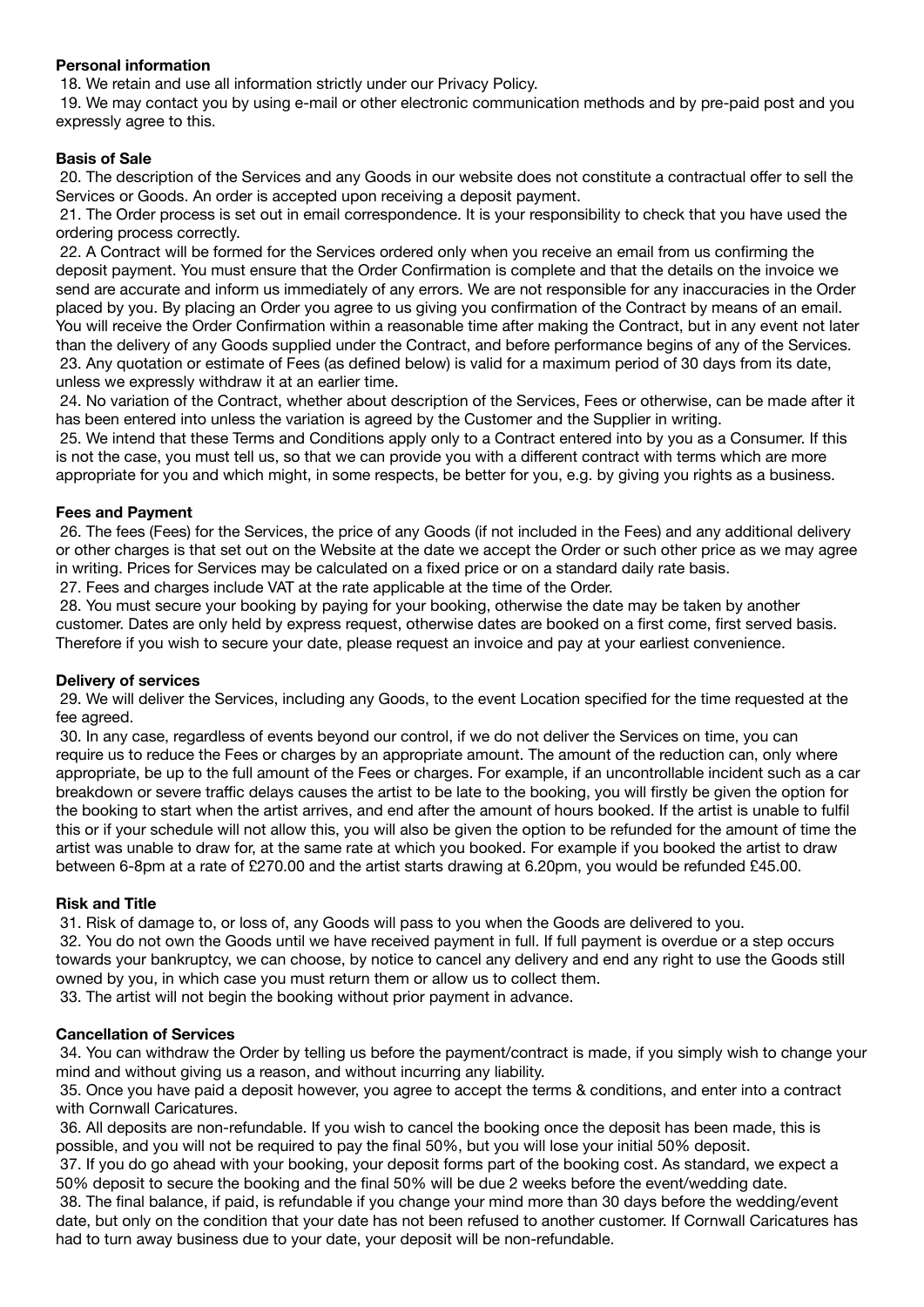39. If you pay your final deposit less than 30 days before the wedding/event date and then change your mind, this is non-refundable.

 40. For customers who change their minds once the full payment has been made, this balance is able to be transferred to another date (for example a corporate booking) provided the artist is available. For cancelled weddings, the full amount paid may be transferred over to other services provided by Cornwall Caricatures, such as photo commissions.

## **Duration, termination and suspension**

41. The Contract continues as long as it takes us to perform the Services.

 42. Either you or we may terminate the Contract or suspend the Services at any time by a written notice of termination or suspension to the other, only if that other:

 a. Commits a serious breach, or series of breaches resulting in a serious breach, of the Contract and the breach either cannot be fixed or is not fixed within 30 days of the written notice; or

b. Is subject to any step towards its bankruptcy or liquidation.

 43. On termination of the Contract for any reason, any of our respective remaining rights and liabilities will not be affected.

# **Successors and our sub-contractors**

 44. As the nature of caricatures is very much based on the individual style of an artist, Cornwall Caricatures as a business consists of one sole artist, Cassie Kemp. Should there be any reason why the booking is no longer able to be fulfilled, the artist will not automatically transfer the booking to a sub-contractor artist, as artistic style is subjective and the choice of you, the customer. The artist will be in contact with you as soon as possible to discuss next steps, which may include recommending another artist who is able to travel to your booking. However, Cornwall Caricatures will not be liable or responsible for the work of any other sub-contractor, with whom a new contract will need to be agreed.

# **Circumstances beyond the control of either party**

45. In the event of any failure by a party because of something beyond its reasonable control:

a. The party will advise the other party as soon as reasonably practicable; and

 b. The party's obligations will be suspended so far as is reasonable, provided that that party will act reasonably, and the party will not be liable for any failure which it could not reasonably avoid.

# **Excluding liability**

 46. The Supplier does not exclude liability for: (i) any fraudulent act or omission; or (ii) death or personal injury caused by negligence or breach of the Supplier's other legal obligations. Subject to this, we are not liable for (i) loss which was not reasonably foreseeable to both parties at the time when the Contract was made, or (ii) loss (e.g. loss of profit) to your business, trade, craft or profession which would not be suffered by a Consumer - because we believe you are not buying the Services and Goods wholly or mainly for your business, trade, craft or profession.

## **Time of services booked**

 47. The time period booked refers to the total time the caricatures will be drawn. The pen will be picked up at the start of the booked period, and as many caricatures as is possible will be drawn within this period.

 48. For bookings of up to 2 hours, no break is required, and the artist will draw solidly for the booked period, however, please allow the artist to leave the seated area every 3 hours for a brief comfort break of a few minutes. 49. The artist cannot be responsible for the schedule of the day running over. The price paid covers the time of the artist booked for a set period, so unfortunately if speeches or a meal run over for example, this will cut into your booked time. Please refer below to 'extending your booking'.

 50. The artist will keep drawing until the booked time comes to an end, and you will get your full booked time. However as portraits take 3-5 minutes per person, the following applies.

 a. If there are under 3 minutes left before the time is due to come to an end, the artist will draw one more person, which may potentially extend your booking by a maximum of 2-3 minutes.

 b. However, if you have to be called in to the meal at a precise time and there are less than 3 minutes before this time when the last guest is drawn, it is up to you whether you would like another guest to be sat to draw, or if you would like to stop the drawing early to call the guests in.

 c. Please ensure that if people are queuing in couples, the final couple are ready to be drawn a minimum of 6 minutes before the drawing period is due to close.

Please be respectful that if you have not made arrangements to extend the booking, the artist must leave once the booked time has come to an end. If you have certain family members who you wish to be drawn as a matter of priority, please ensure this is communicated at the start of the booking.

## **Set up time**

 51. Cornwall Caricatures will aim to arrive on site 15 minutes prior to the time drawing is set to commence, to set up. 52. If the venue is particularly hard to get to, for example, limited parking, staircases etc., please inform us prior to the day so that we may factor in extra time. The artist will require 2 trips to and from the car for the caricature kit. If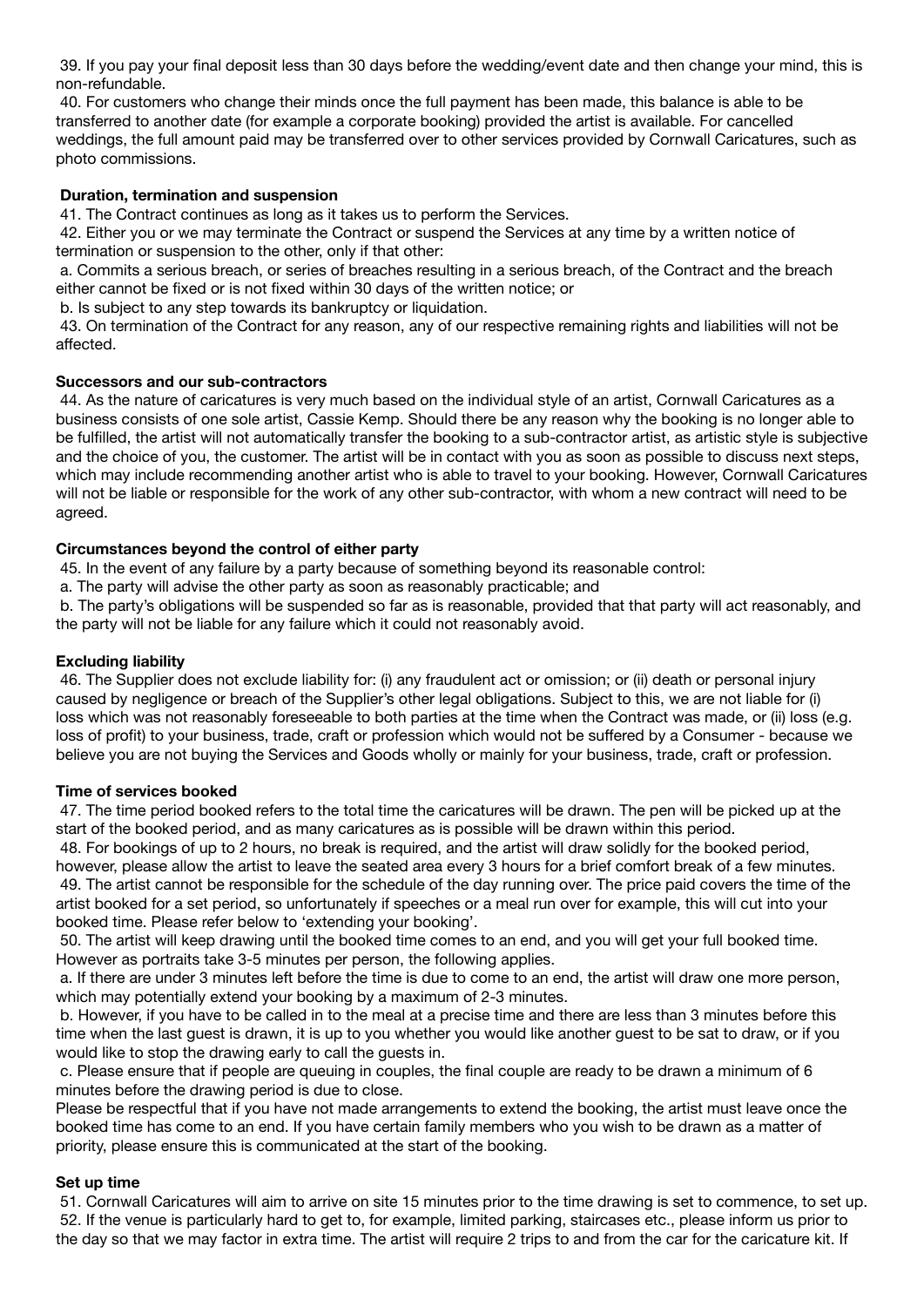any venue staff are able to help, this would be much appreciated, however this is not essential. 53. In cases of pregnancy or injury to the artist, where help is required for heavy lifting, we will inform you in advance.

## **Queue system**

 54. Guests must form a queue to get their caricatures drawn, which are done so on a first come, first served basis as standard.

 55. If you would prefer to have key people from the day, such as bridesmaids or parents drawn first, please inform the artist of the priority order, before drawing starts, to ensure the important guests are drawn first. If you would like to change/control the queue order, or get the best man to do this for example, please feel free - it is your day! 56. Guests are obviously welcome to leave the queue to go and dance, or grab a drink, but sadly as the artist is constantly facing forward and drawing at a very fast speed, she cannot be responsible for queue management, such as remembering who was in line, and who had been queueing from a set time. If you have a particularly short booking, or are concerned about certain people getting drawn, please nominate a guest such as a bridesmaid to manage this, to ensure you get the most out of your caricaturist and you optimise the time and amount of guests drawn.

#### **Drawing speed**

 57. Caricatures on average take 4 minutes per person, but may be around 3-5 minutes depending on the face, as every individual is different.

 58. Children will be slightly quicker as they have simpler and smaller features, and individuals with particularly dark, thick or long hair, or any features such as facial hair or glasses may take slightly longer than a hairless and spectaclefree individual for example. However, 4 minutes is the average time taken per guest overall.

 59. The estimations Cornwall Caricatures provide of how many people will be drawn per hour are approximations only.

 60. The times have been based on the seated booking method, with a queue of guests being there when the drawing period commences, and people sitting down one after the other.

 61. Less people per hour will be drawn for mobile bookings, where the artist draws on the move, with a tool-belt, as movement and approaching guests takes up some of the time. It is also more comfortable for the artist to draw seated, so this creates a quicker service. Please bear this in mind when deciding on the time frame to book the artist.

#### **Seated caricatures - venue requirements**

 62. For seated caricatures, Cornwall Caricatures will bring 2x fold up chairs for the sitter and one for the artist. It is your responsibility (either directly or via your venue wedding planner/coordinator) to find a suitable location for the caricatures to take place. The space needs to be big enough to fit the chairs, with a small space in between for leg room for both parties, and a small space at one side for the cardboard tube display to be placed. Space also needs to be left for guests to access the chairs via a queue.

## **Notifying guests**

 63. It is your responsibility to notify guests of the time caricatures will be drawn so that they can take advantage of the service being offered. This can be done via a DJ announcement, microphone, announcement after the speeches, signage, note in your invites, word of mouth, or perhaps the best man or maid of honour can be enlisted to spread the word on the day.

 64. Cornwall Caricatures will assist in this by providing signage with the drawing times clearly marked, but as every venue is different, and a natural obstruction is caused by the excited queues and crowds that caricatures create, we cannot be held responsible for guests not knowing about the services.

#### **Abusive guests**

 65. We will not tolerate abusive, aggressive, offensive or intimidating guests who are aggrieved at not having the chance to be drawn. The artist will remain polite and helpful, but the time you have booked the artist for is the time they will draw for, and in 99% of cases, there will still be people queuing or waiting to be drawn when the time comes to an end. Caricatures are very popular!

 66. To avoid disappointment, please book the longest amount your budget or schedule on the day will allow. The artist will display the drawing times on a sign but, as above, it is not guaranteed that all guests will see this, especially if they join the back of a queue which obstructs the view. Please notify your guests of the finishing time where possible.

#### **The wedding couple**

 67. The artist will always endeavour to draw the bride(s) and/or groom(s), as they are the most important people in the room, so please ensure the couple go first or interject the queue before the allotted time is up. If for whatever reason the wedded couple are unable to be drawn, the artist will draw them after the day, provided a clear photo(s) is provided. This will be free of charge to the bride(s) and/or groom(s), if the couple were unable to be drawn for a valid reason, such as having their photographs done for example. Please still try to be drawn on the day though, as it is much more fun!